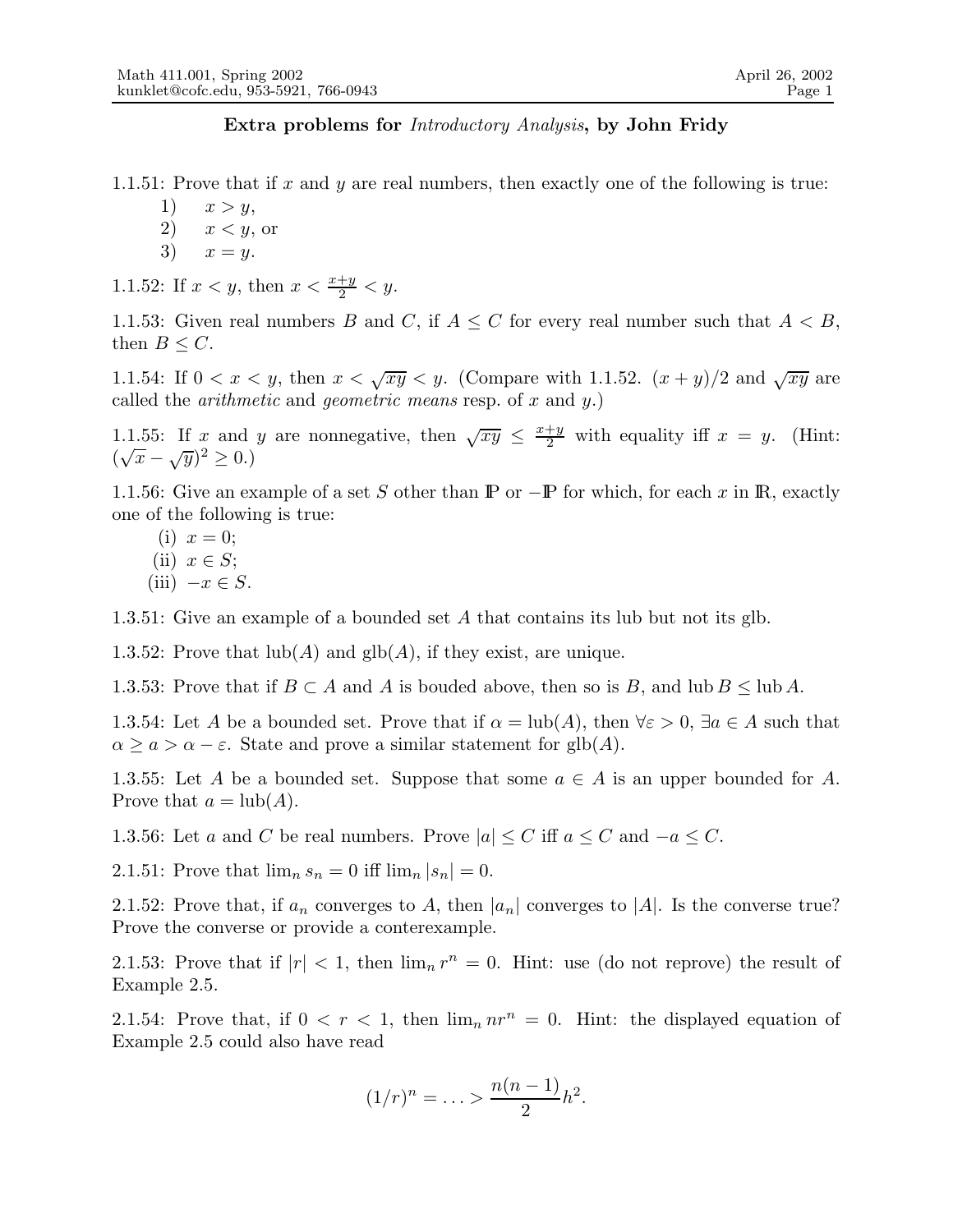2.1.55: Prove that, if  $0 < r < 1$ , and p is any positive integer, then  $\lim_{n} n^{p} r^{n} = 0$ .

2.1.56: Extend the results in Problems 2.1.54 and 2.1.55 to the case  $|r| < 1$ .

2.1.57: Prove that if  $A \subset \mathbb{R}$  is bounded above then there exists a sequence  $\{a_n\}$  of points in A such that  $\lim_{n\to\infty} a_n = \text{lub } A$ .

2.1.58: Prove that if  $\lim_{n} a_n = L$ , then  $\lim_{n} (a_1 + a_2 + \cdots + a_n)/n$  exists and also equals L.

2.1.59: Prove that if  $\lim_{n} a_n = L$ , then  $\lim_{n} \sqrt[n]{a_1 a_2 \cdots a_n}$  exists and also equals L.

2.1.60: Give an example a divergent sequence a for which  $\lim_{n}(a_1 + a_2 + \cdots + a_n)/n$  exists.

2.2.51: Prove that, if r, s, and t are sequences such that  $r_n \leq s_n \leq t_n$  for all natural numbers n, and if  $\lim_{n} r_n = \lim_{n} t_n = L$ , then  $s_n$  also converges to L. (Hint: use—do not reprove—Proposition 2.1 and Lemma 2.1)

2.2.52: Let  $\lim_{n} a_n = A$ . Prove that the sequence  $\{b_n\}$  given by  $b_n = (a_n + a_{n+1})/2$  also converges to A.

2.2.53: See Problem 2.2.52 above. If  $b_n$  converges, must  $a_n$  converge?

2.2.54: Prove or disprove: if both  $s_n$  and  $s_n + t_n$  converge, then  $t_n$  must also converge.

2.2.55: Show by example that if  $s_n$  and  $s_nt_n$  both converge, it is not necessary that  $t_n$ converges. To conclude that  $t_n$  converges, what must be true about the  $\lim_{n} s_n$ ?

2.5.51: Prove that if s is a monotonic sequence, and if some subsequence of s converges, then so must s.

3.4.51: Prove directly (do not use Theorem 3.2) that if  $\{a_n\}$  and  $\{b_n\}$  are Cauchy sequences, then so is  $\{a_n + b_n\}.$ 

3.4.52: Prove directly (do not use Theorem 3.2) that if  $\{a_n\}$  and  $\{b_n\}$  are Cauchy sequences, then so is  $\{a_nb_n\}$ . You may want to use Lemma 3.2.

3.4.53: Let  $s_n = \sin n$  (that is, the sine of n radians). Prove that the sequence s has a convergent subsequence.

4.4.51: Give an example of a function defined on R that is continuous at  $x = 0$  and  $x = 2$ but nowhere else.

4.7.51: Prove that, if  $\lim_{x\to a} f(x) > c$  (or  $\lt c$ ), then there exists a  $\delta > 0$  such that  $0 < |x - a| < \delta$  implies  $f(x) > c$  (< c, resp.).

4.7.52: Prove that function limits are unique. That is, if both of the numbers L and M satisfy the definition of  $\lim_{x\to a} f(x)$ , then L must equal M.

5.1.51: Prove that if the functions f and g are bounded on the set D, then so are  $f + g$ and  $fg$ .

5.1.52: Give an example to show that the sum of two unbounded functions can be bounded. Give another example to show that the product of two unbounded functions can be bounded. Make sure the domain D is clear in your examples.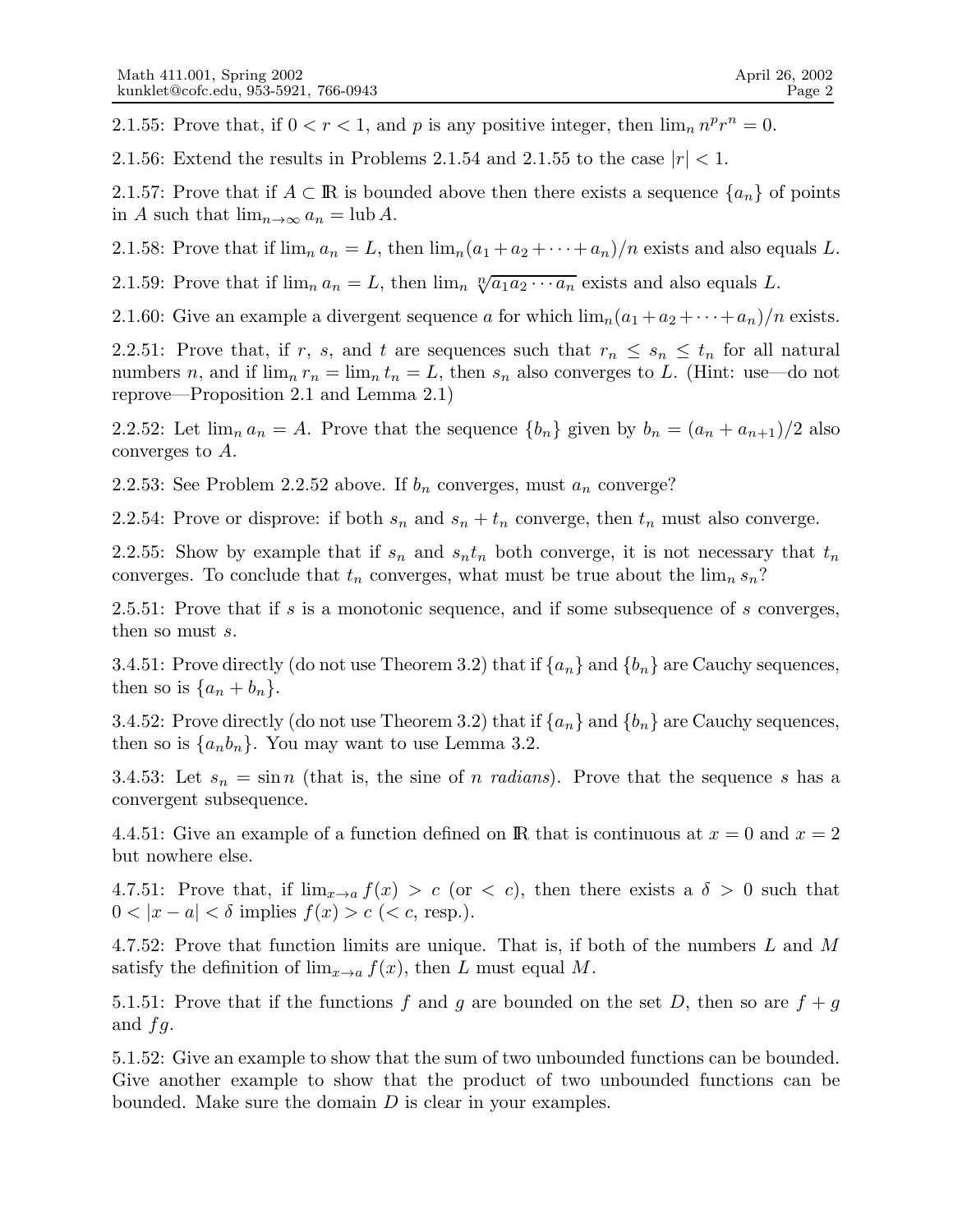5.1.53: If f and g are functions on D and f and  $f + g$  are bounded, must g also be bounded? Prove or provide a counterexample.

5.1.54: If f and g are functions on D and f and fg are bounded, must g also be bounded? Prove or provide a counterexample.

5.1.55: If  $f(x)$  is monotonic on some interval  $[c, \infty)$ , then  $\lim_{x\to\infty} f(x)$  exists iff f is bounded on  $[c, \infty)$ .

5.4.51: The function f is said to be **Lipschitz continuous** on D if there exists a constant M such that for all  $x_1$  and  $x_2$  in D,

$$
|f(x_1) - f(x_2)| \le M|x_1 - x_2|
$$

(Note that M is necessarily nonnegative). Prove that if f is Lipschitz continuous on  $D$ , then it is uniformly continuous there.

5.4.52: Give an alternate proof of Theorem 5.5 by using the following outline. Assume  $\exists \varepsilon^* \neq 0$  such that,  $\forall n$  a positive integer,  $\exists x_n$  and  $y_n$  in  $[a, b]$  such that  $|x_n - y_n| < \frac{1}{n}$  $\frac{1}{n}$  but  $|f(x_n) - f(y_n)| \ge \varepsilon^*$ . Apply Bolzano-Weierstrauss to  $\{x_n\}$ . Prove that the corresponding subsequence of  $\{y_n\}$  must also converge. Apply the SCFL and arrive at a contradiction.

5.4.53: Give an example of a function f and sets  $A \subset \mathbb{R}$  and  $B \subset \mathbb{R}$  such that f is uniformly continuous on  $A$  and uniformly continuous on  $B$ , but  $f$  is not uniformly continuous on  $A \cup B$ .

6.2.51: Prove of give a counterexample to disprove: if f is a differentiable one-to-one function, then  $f'(x)$  is never zero.

6.3.51: If the function f has a bounded derivative on the interval  $(a, b)$ , then f is Lipschitz continuous there.

6.3.52: Prove that if f and g are continuous on [a, b] and differentiable on  $(a, b)$ , and if  $f(a) = g(a)$  and  $f(b) = g(b)$ , then there exists a point c in  $(a, b)$  such that  $f'(c) = g'(c)$ .

6.3.53: Prove that if f and g are n times differentiable on an open interval  $(a, b)$  containing the  $n+1$  points  $x_0, x_1, \ldots, x_n$ , and if  $f = g$  at  $x_0, x_1, \ldots, x_n$ , then there exists a point c in  $(a, b)$  such that  $f^{(n)}(c) = g^{(n)}(c)$ .

6.4.51: Prove that, if f and g are continuous on [a, b] and differentiable on  $(a, b)$ , then there is a point  $c$  between  $a$  and  $b$  such that

$$
(g(b) - g(a))f'(c) - (f(b) - f(a))g'(c) = 0.
$$

(This implies that the columns of the  $2 \times 2$  matrix

$$
\begin{pmatrix} f(b) - f(a) & f'(c) \\ g(b) - g(a) & g'(c) \end{pmatrix}
$$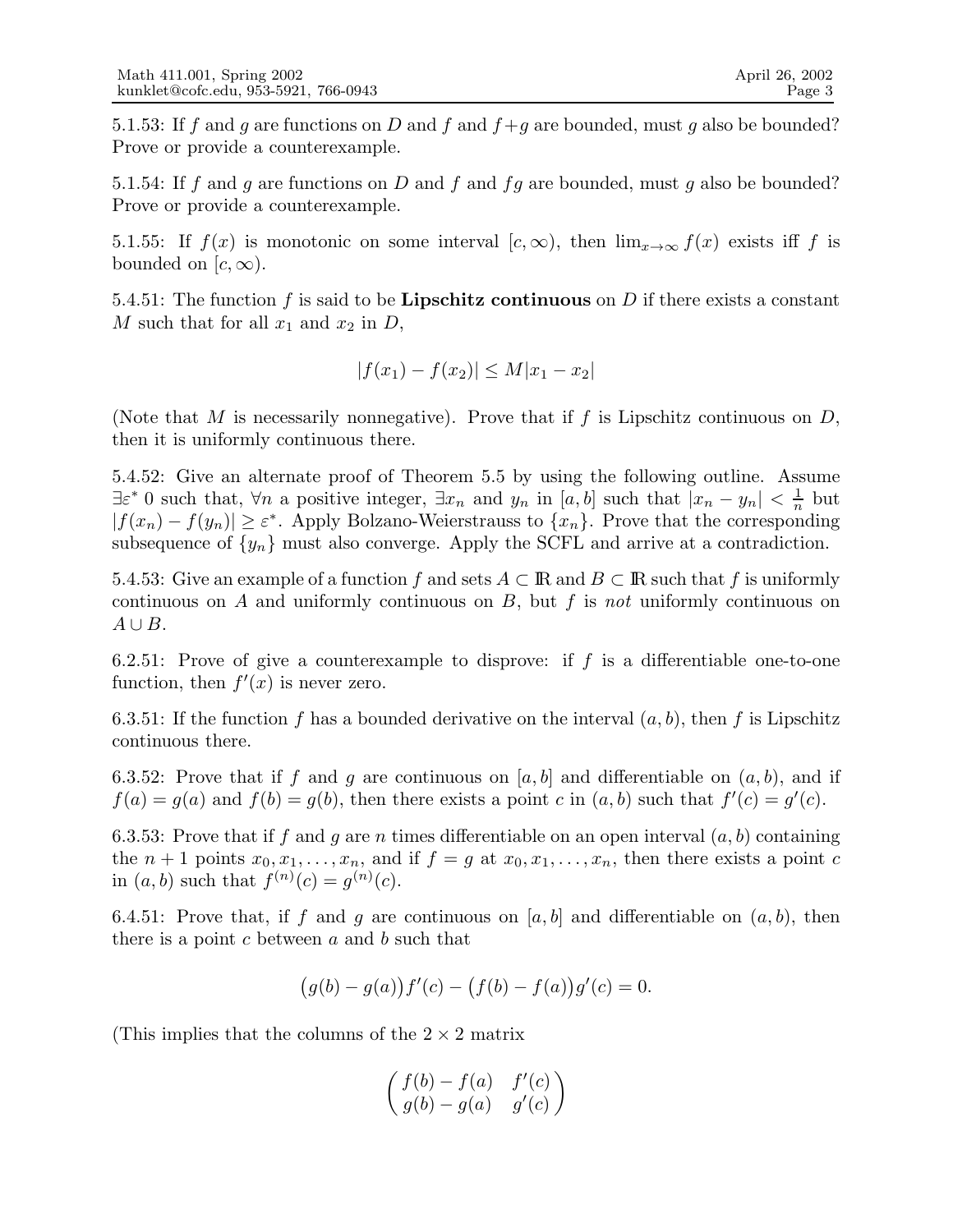are linearly dependent, so, if neither column is zero, one is a nonzero multiple of the other. That is, if the point  $(f(a), g(a))$  is different from the point  $(f(b), g(b))$ , and if at least one of  $f'(c)$  or  $g'(c)$  is nonzero, then the tangent vector to the parametric curve

$$
\Big\{\big(f(t),g(t)\big):a\leq t\leq b\Big\}
$$

at  $t = c$  is parallel to the line segment joining the beginning and end of the curve.

6.4.52: Find the point on the curve

$$
\left\{ \left( t^{3}-t,t^{2}\right) : -2\leq t\leq 2\right\}
$$

at which the tangent vector is parallel to the line segment joining the two endpoints of the curve.

6.5.51: Prove that, if  $|x| < \pi/2$ , then

$$
1 - \frac{x^2}{2} \le \cos x \le 1 - \frac{x^2}{2} + \frac{x^4}{24}
$$

6.5.52: Let  $q(x)$  be the second degree Taylor polynomial for  $\sqrt{1+x}$  at  $x=0$ . Prove that  $\sqrt{1+x} \leq q(x)$  for every  $x \geq 0$ .

7.1.51: Prove that the function  $f(x) = x$  is integrable on any interval and that  $\int_a^b x dx =$ 1  $\frac{1}{2}(b^2 - a^2)$  by completing the following steps.

- a. If  $\mathcal{P} = \{x_k\}_{k=0}^n$  is a partition on  $[a, b]$ , define  $L_{\mathcal{P}} = \sum_{k=1}^n x_{k-1}(x_k x_{k-1})$  and  $U_{\mathcal{P}} = \sum_{k=1}^{n} x_k (x_k - x_{k-1})$ . Show that  $U_{\mathcal{P}} + L_{\mathcal{P}} = (b^2 - a^2)$  and  $|U_{\mathcal{P}} - L_{\mathcal{P}}| \le ||\mathcal{P}||(b-a)$ for any  $P$ .
- b. Show that for every positive  $\varepsilon$  there exists a positive  $\delta$  such that  $\|\mathcal{P}\| < \delta$  implies that  $|U_{\mathcal{P}}-\frac{1}{2}|$  $|\frac{1}{2}(b^2-a^2)|=|U_{\mathcal{P}}-\frac{1}{2}|$  $\frac{1}{2}(U_{\mathcal{P}}+L_{\mathcal{P}})|$  and  $|L_{\mathcal{P}}-\frac{1}{2}|$  $\frac{1}{2}(b^2 - a^2)$  are both less than  $\varepsilon$ .
- c. Show that  $L_{\mathcal{P}} \leq \mathcal{P}(f,\mu) \leq U_{\mathcal{P}}$  for any  $\mathcal{P}$  and  $\mu$  and that, if  $\|\mathcal{P}\|$  is less than the  $\delta$ chosen in step b., then  $\left| \mathcal{P}(f, \mu) - \frac{1}{2} \right|$  $\frac{1}{2}(b^2-a^2)|<\varepsilon.$

7.3.51: Prove, for any bounded function f on [a, b], and for any partition  $P$  on [a, b], that  $\mathcal{P}(f,m) = -\mathcal{P}(-f,M)$  and  $\mathcal{P}(f,M) = -\mathcal{P}(-f,m)$ .

7.3.52: Prove, for any bounded function f on [a, b], that  $\Lambda(f) = -\lambda(-f)$ .

7.3.53: Suppose f is bounded on [a, b]. Prove that f is integrable on [a, b] iff  $\forall \varepsilon < 0$ , there exist partitions  $P_1$  and  $P_2$  such that  $P_1(f, M) - P_2(f, m) < \varepsilon$ .

7.5.51: Prove that if 
$$
\alpha
$$
 and  $\beta$  are positive, then  $\int_0^1 x^{\alpha} (1-x)^{\beta} dx \le ((2\alpha+1)(2\beta+1))^{-1/2}$ .

7.5.52: Prove that 
$$
\int_0^1 x^{100} \sin x \, dx \le \sqrt{\frac{2 + \sin 2}{804}}.
$$

7.5.53: Prove that  $\int_1^1$ 0  $x^{100} \sin x \, dx \leq \frac{\sin 1}{101}$ 101 . Hint: use Theorem 7.4. These two problems demonstrate that even though  $f(x) = x^{100}$  ranges between 0 and 1 on [0, 1], the integral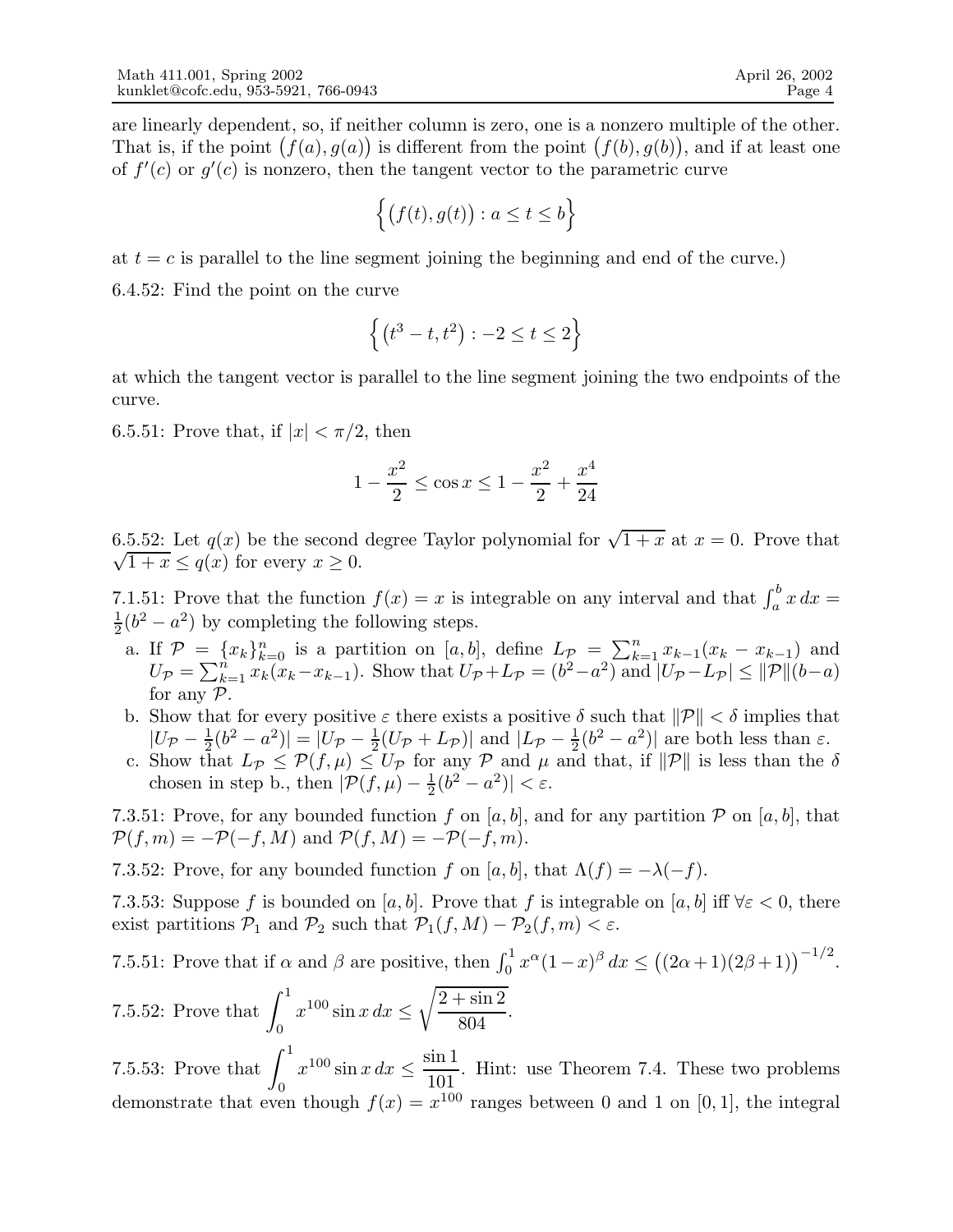above is small because the integral of f or  $f^2$  is small there. (That is, f is on average small on  $[0, 1]$ .)

7.5.54: Prove that the function f is integrable on  $[0, 1]$ , where

$$
f(x) = \begin{cases} 0 & \text{if } 0 \le x < 1/2, \\ 1/2 & \text{if } 1/2 \le x < 3/4, \\ 3/4 & \text{if } 3/4 \le x < 7/8, \\ 7/8 & \text{if } 7/8 \le x < 15/16, \\ & \vdots \\ 1 & \text{if } x = 1. \end{cases}
$$

7.5.55: Prove that the function q is not integrable on  $[0, 1]$ , where

$$
g(x) = \begin{cases} 1 & \text{if } 0 \le x < 1/2, \\ 2 & \text{if } 1/2 \le x < 3/4, \\ 4 & \text{if } 3/4 \le x < 7/8, \\ 8 & \text{if } 7/8 \le x < 15/16, \\ 0 & \text{if } x = 1. \end{cases}
$$

7.5.56: If f is continuous on [a, b] and if g is integrable on [a, b], and if g is either never negative or never positive on [a, b], then there exists a point c in [a, b] for which  $\int_a^b fg =$  $f(c) \int_a^b g$ . (Hint: mimic the proof of MVTI, exercise 7.2.7, page 97.)

7.6.51: Find 
$$
\lim_{n \to \infty} \frac{\pi}{n} \sum_{k=1}^{n} \sin\left(\frac{k\pi}{n}\right)
$$
.

9.1.51: Show that to every number sequence  $\{s_n\}_{n=1}^{\infty}$  there corresponds a unique series  $\sum a$  such that  $s_n$  is the *n*th partial sum of  $\sum a$ .

9.1.52: In contrast to Proposition 9.2, show by example that if  $\int_0^\infty f$  exists,  $f(x)$  needn't converge to zero as  $x \to \infty$ . Prove that if  $\int_0^\infty f$  exists and if h is any positive number, then  $\lim_{x\to\infty} \int_x^{x+h} f = 0.$ 

9.1.53: Show that if  $\sum a_k$  and  $\sum b_k$  both converge, and if c is a real number, then  $\sum(a_k+b_k)$ and  $\sum ca_k$  converge, and  $\sum_{k=1}^{\infty} (a_k+b_k) = \sum_{k=1}^{\infty} a_k + \sum_{k=1}^{\infty} b_k$  and  $\sum_{k=1}^{\infty} ca_k = c \sum_{k=1}^{\infty} a_k$ . 9.5.51: Give an example to show that  $\sum a_k^2$  can converge while  $\sum a_k$  does not.

9.5.52: Show that if  ${a_k}$  is a sequence of positive numbers and if  $\lim_{k\to\infty} a_{k+1}/a_k = L$ , then  $\lim_{k\to\infty} \sqrt[k]{a_k}$  also equals L. Hint: use Problem 2.1.59. This fact means that, while it sometimes may be harder to use, the root test is stronger that the ratio test, since whatever conclusion the ratio test provides would also be provided by the root test.

9.5.53: Find positive series  $\sum a_k$  and  $\sum b_k$  for which  $\lim_{k\to\infty} \sqrt[k]{a_k}$  exists and is less than 1, and  $\lim_{k\to\infty} \sqrt[k]{b_k}$  exists and is greater than 1, but neither  $\lim_{k\to\infty} a_{k+1}/a_k$  nor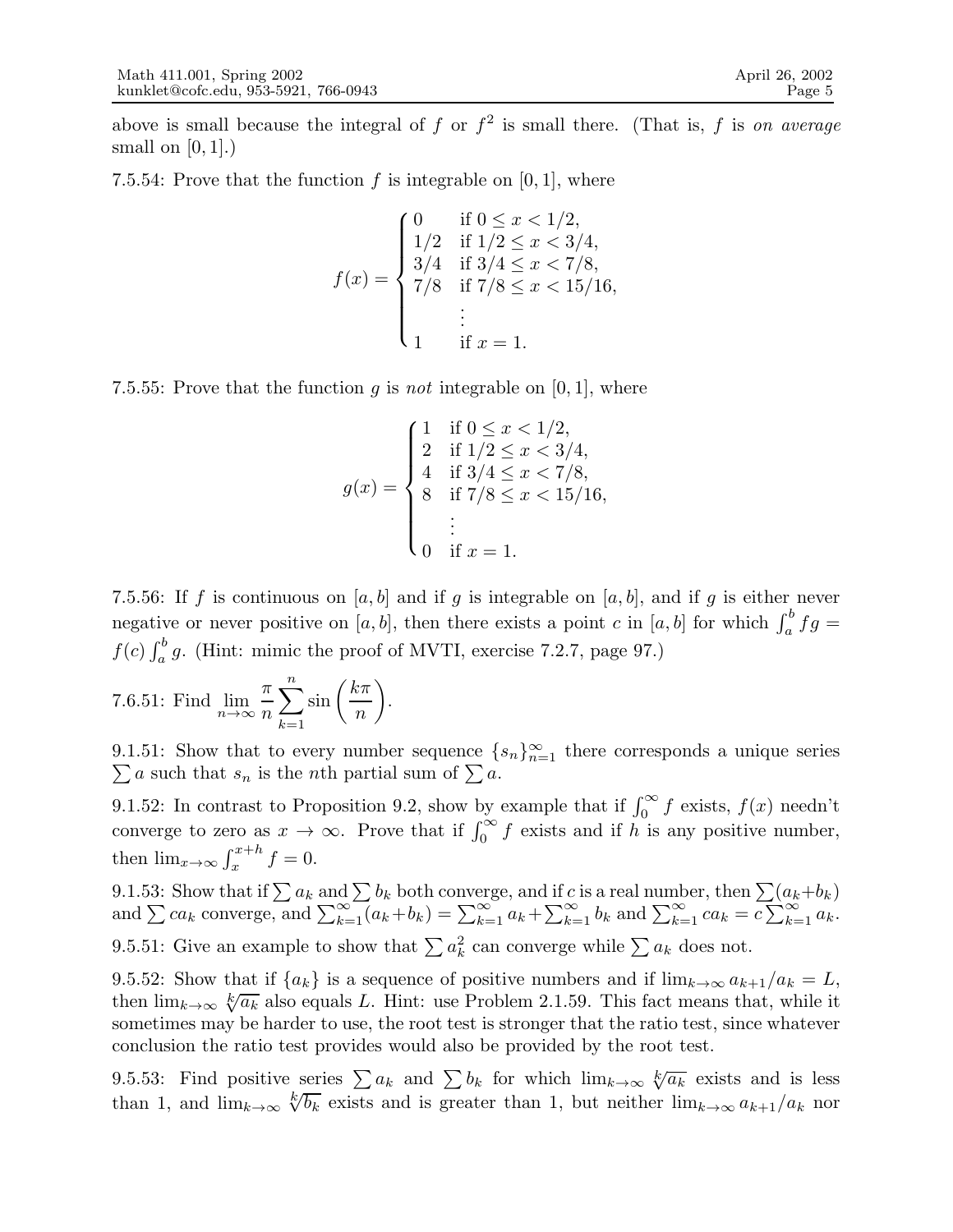$\lim_{k\to\infty} b_{k+1}/b_k$  exist. That is, find convergent and divergent series to which the root test applies but the ratio test does not.

9.6.51: Give three examples of nonconvergent series with bounded partial sums.

9.7.51: Determine the absolute/conditional convergence/divergence of

$$
\frac{1}{\sqrt{2}+1} - \frac{1}{\sqrt{2}-1} + \frac{1}{\sqrt{3}+1} - \frac{1}{\sqrt{3}-1} + \frac{1}{\sqrt{4}+1} - \frac{1}{\sqrt{4}-1} + \cdots
$$

10.1.51: If f and g both have bounded variation on  $[a, b]$ , and if c is a scalar, then  $f + g$ and cf have bounded variation on [a, b], and  $V_a^bcf = |c|V_a^bf$  and  $V_a^b(f+g) \leq V_a^bf + V_a^bg$ .

10.1.52: Find two functions f and g for which  $V_0^1(f - g) = V_0^1 f + V_0^1 g$ .

10.1.53: If  $P$  is a partition on [a, b] and f is a function on [a, b], and if  $P'$  is a refinement of  $P$ , then  $P(f) \leq P'(f)$ .

10.1.54: (a) Show that

$$
f(x) = \begin{cases} x^{3/2} \cos \frac{1}{x} & \text{if } x \neq 0, \text{ and} \\ 0 & \text{if } x = 0 \end{cases}
$$

is differentiable at  $x = 0$ . but that  $f'$  is not bounded on [0, 1].

10.1.54: (b) Show that f has bounded variation on [0, 1]. Hint: Suppose  $P$  is a partition on [0, 1]. For each of the finitely many intervals of the form  $\left[\frac{1}{(k+1)\pi}, \frac{1}{k\pi}\right]$  (on which f is monotone) that contain a point of P, add the points  $\frac{1}{(k+1)\pi}$  and  $\frac{1}{k\pi}$  to P, obtaining a new partition P'. By 10.1.53,  $\mathcal{P}(f) \leq \mathcal{P}'(f)$ . Show  $\mathcal{P}'(f) \leq \sum_{k=1}^{\infty}$  $\left|f\left(\frac{1}{k\pi}\right) - f\left(\frac{1}{(k+1)}\right)\right|$  $(k+1)\pi$  $\Big), \text{ and}$ that this sum in finite.

10.1.55: Find a function that is continuous on  $[0, 1]$ , has bounded variation on  $[0, 1]$ , is differentiable on  $(0, 1)$ , but whose derivative is unbounded. Don't use the function in Problem 10.1.54.

10.1.56: Prove that if f' (and therefore  $|f'|$ ) is Riemann integrable on [a, b], then  $V_a^b f =$  $\int_a^b |f'|.$ 

10.3.51: Prove that  $\int_a^b f \, dg$ , if it exists, is unique. That is, given f and g, two functions defined on  $[a, b]$ , there cannot be two different numbers J that both satisfy Definition 10.2.

11.2.51: Suppose f be a real-valued function defined on  $[0, \infty)$  satisfying  $f(0) = 0$  and  $\lim_{n\to\infty} f(x) = 0$ . Define  $g_n(x) = f(nx)$ . Prove that  $g_n$  converges pointwise to the zero function on [0,  $\infty$ ). Furthermore, if f is not identically zero, then  $g_n$  does **not** converge uniformly to zero.

11.2.52: Suppose f is a decreasing function on  $[0, \infty)$  satisfying  $\lim_{x\to\infty} f(x) = 0$ . Define  $g_n(x) = f(x+n)$ . Prove that  $g_n$  converges uniformly to the zero function on  $[0, \infty)$ .

11.2.53: Suppose that f and g are bounded functions on D. Prove that  $\text{lub}_{x\in D}(f(x) +$  $g(x)$ )  $\leq$  lub<sub>x∈D</sub>  $f(x)$  + lub<sub>x∈D</sub>  $g(x)$ .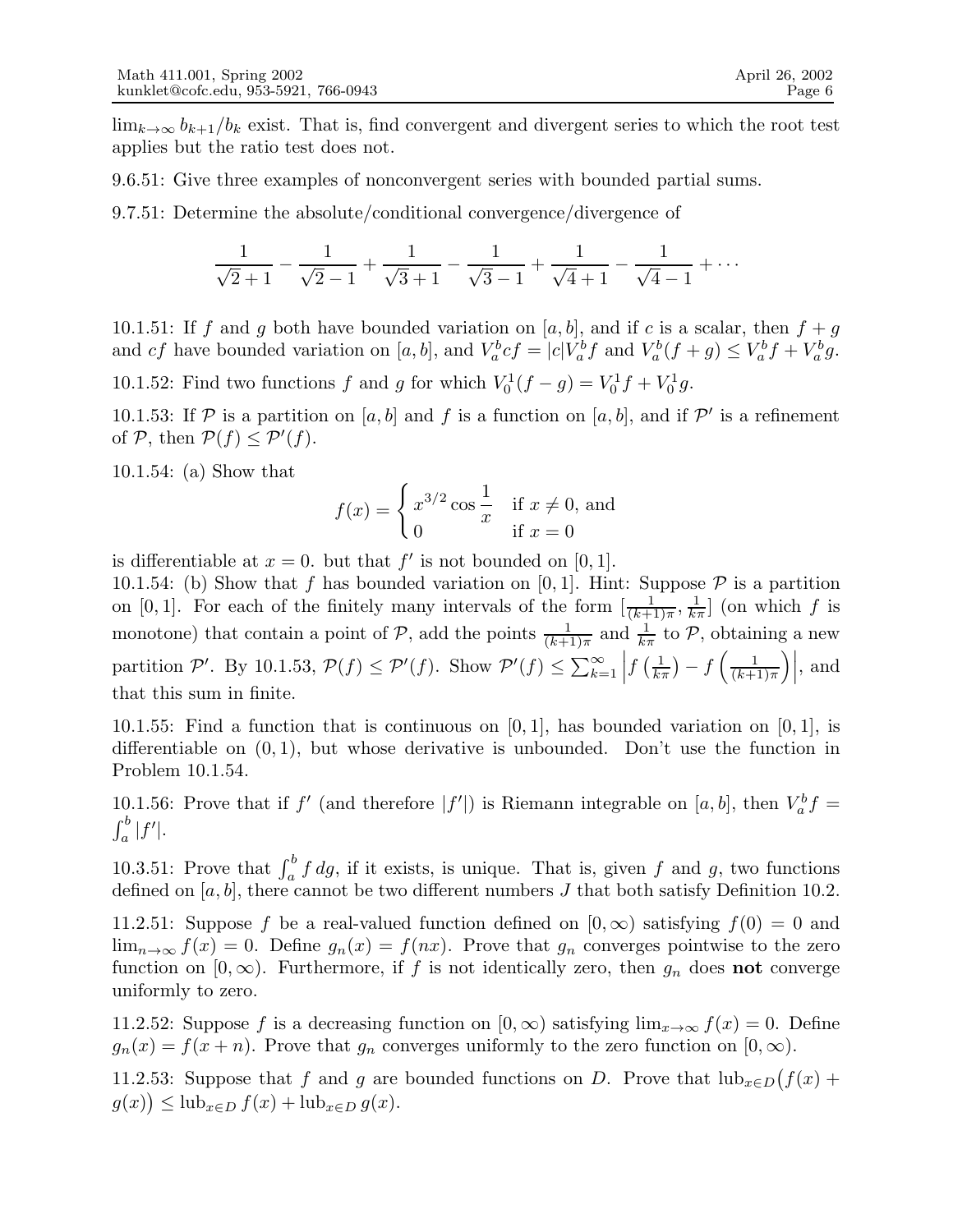11.3.51: Prove that if  $f_n$  converges uniformly to F on D, and if each  $f_n$  is uniformly continuous on  $D$ , then so is  $F$ .

11.3.52: Give an example of a sequence of discontinuous functions  $f_n$  which converges uniformly on  $[-1, 1]$  to a discontinuous function F. Hint: Try piecewise constant functions that are all discontinuous at  $x = 0$ .

11.3.53: Give an example of a sequence of discontinuous functions  $f_n$  which converge uniformly on  $[-1, 1]$  to a continuous function  $F$ .

11.6.51: Let  $B_n$  be the *n*th Bernstein polynomial for the function f. Prove that  $B_n > 0$ on [0, 1] if  $f > 0$  on [0, 1].

11.6.52: Prove that 
$$
B'_n(x) = n \sum_{k=0}^{n-1} \left( f\left(\frac{k+1}{n}\right) - f\left(\frac{k}{n}\right) \right) {n-1 \choose k} x^k (1-x)^{n-1-k}
$$
. Furthermore, if  $f$  is an increasing function on  $[0, 1]$ , then so is  $B_n$ .

11.6.53: Give an example to show that the degree of  $B_n(x)$  can be strictly less than n.

11.6.54:  $B_n$  is not guaranteed to be the *best* polynomial of degree n or less that approximates f. That is, if f is continuous on  $[0, 1]$ , and n is a natural number, there could exist a polynomial  $p(x)$  of degree n or less for which  $\left| \text{ub}_{0 \leq x \leq 1} |f(x) - p(x)| \right|$  $\text{lub}_{0 \leq x \leq 1} |f(x) - B_n(x)|$ . For example, let  $f(x) = x^2$  and find  $B_2(x)$ ,  $B_3(x)$ , and  $B_4(x)$ . What polynomial  $p$  would satisfy the inequality above for all of these three values of  $n$ ?

11.6.55: Give a proof of Corollary 11.5 that does not refer to the proof of Theorem 11.5. That is, prove Corollary 11.5 directly from the statement of Theorem 11.5.

11.7.51: Define  $f_k(x) = \frac{\sin kx + \cos kx}{k^3}$ . Prove that  $\sum_{k=1}^{\infty} f_k(x)$  is a differentiable function of  $x$ , and express its derivative as a series.

12.1.51: Find the interval of convergence of the power series  $\sum_{k=2}^{\infty} x^k/(\ln k)^k$ 

12.1.52: Prove that the Cauchy product of two power series centered at  $a$  is also a power series centered at a.

12.3.51: Show that any function  $f(x)$  can be written as the sum of an even function and an odd function. (f needn't be analytic. Hint: see the definitions of cosh and sinh and how they imply that cosh is even and sinh is odd and  $e^x = \cosh(x) = \sinh(x)$ .

12.3.52: Suppose  $f(x) = \sum_{k=0}^{\infty} a_k x^k$  has a nonzero radius of convergence. Prove that, if f is even, then  $a_k = 0$  for all odd k, and, if f is odd, then  $a_k = 0$  for all even k.

12.3.53: Prove that is f and g are analytic on  $(a - R, a + R)$ , then  $f + g$  and  $f \cdot g$  are also. (Hint for  $f \cdot g$ : Theorem 9.14.)

12.4.51: As the text mentions, the Cauchy form (theorem 12.9) of  $R_n$  can be derived from the integral form (theorem 12.8) via the Mean Value Theorem for Integrals. Derive the Lagrange form (theorem 12.7) from the integral form. Specifically, prove theorem 12.7 using only theorem 12.8 and exercise 7.5.56 above.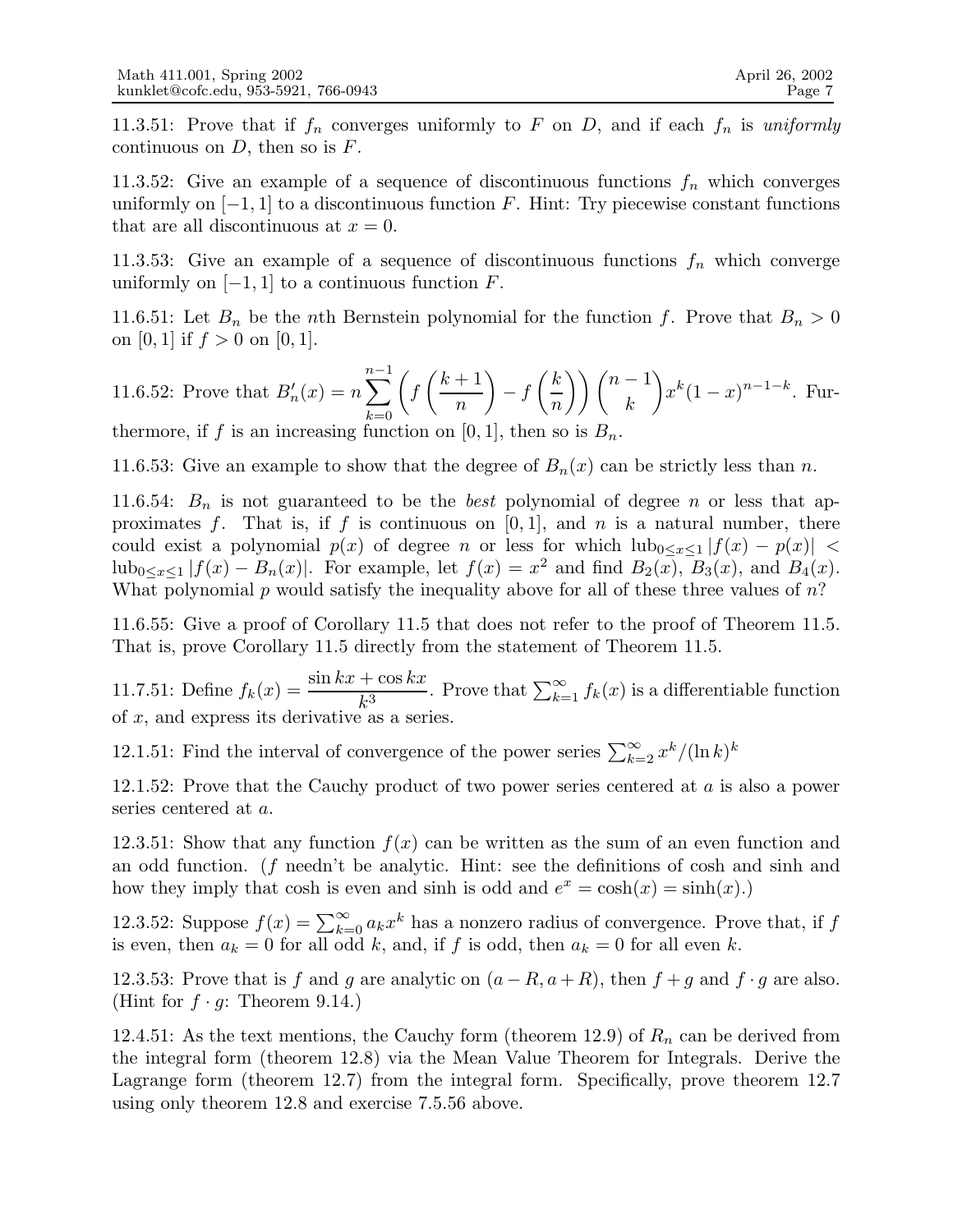13.1.51: Is  $d(x, y) = |[x - y]|$  a metric on R?

13.1.52: Let  $C[a, b]$ , or C for short, denote the set of all continuous functions on [a, b]. For f and g in C, define  $d(f, g) = \max_{x \in [a, b]} |f(x) - g(x)|$ . Show that  $d(f, g)$  is well defined and that  $d$  is a metric on  $C$ .

13.1.53: See Problem 13.1.52. For f and g in C, define  $e(f,g) = \min_{x \in [a,b]} |f(x) - g(x)|$ . Show that  $e(f, g)$  is well defined. Is e a metric on C?

13.1.54: See Problem 13.1.52. For f and g in C, define  $\ell(f,g) = \int_a^b |f(x) - g(x)| dx$ . Show that  $\ell(f, g)$  is well defined. Is  $\ell$  a metric on C?

13.1.55: Let  $\Pi_2$  denote the set of all quadratic polynomials:

$$
\Pi_2 = \{ p_0 + p_1 x + p_2 x^2 : \text{ each } p_i \in \mathbb{R} \}.
$$

For  $p(x) = p_0 + p_1 x + p_2 x^2$  and  $q(x) = q_0 + q_1 x + q_2 x^2$ , define

$$
d_1(p,q) = |p_0 - q_0| + |p_1 - q_1| + |p_2 - q_2|
$$

and

$$
d_2(p,q) = |p(0) - q(0)| + |p(1) - q(1)| + |p(2) - q(2)|.
$$

Show that both  $d_1$  and  $d_2$  are metrics on  $\Pi_2$ . (Hint for  $d_2$ : If a quadratic polynomial has more than two zeros, it is identically zero.)

13.1.56: Let Π denote the set of all polynomials. For

$$
p = p_0 + p_1 x + p_2 x^2 + \dots + p_n x^n
$$

and

$$
q = q_0 + q_1 x + q_2 x^2 + \dots + q_m x^m
$$

define  $d(p, q)$  to be  $\max_{i \geq 0} |p_i - q_i|$ . (If  $i > n$ , interpret  $p_i$  to be zero, and similarly for  $q_i$ .) Show that d is a metric on  $\Pi$ , so that  $\Pi$  is a metric space.

13.1.57: For all x, y, and z in a metric space,  $|d(x,y)-d(x,z)| \leq d(y,z)$ .

13.2.51: Let  $d$  and  $d^*$  denote the Euclidean and Taxicab metrics in  $E^n$ . Prove that  $\forall x, y \in E^n, d^*(x, y) \leq d(x, y)\sqrt{n}$ . Hint: CBS.

13.3.51: Let A be an subset of an arbitrary metric space X. Prove that  $A^{\circ}$  is open.

13.3.52: Let A be an subset of an arbitrary metric space X. Prove that  $A^{\circ\circ} = A^{\circ}$  and  $\overline{A} = \overline{A}$ .

13.3.53: Let X be any metric space, let  $x \in X$  and  $r > 0$ . Prove that if  $y \in N_r(x)$  and  $s = r - d(x, y)$ , then  $N_s(y) \subseteq N_r(x)$ . Like many proofs in this chapter, a picture will help.

13.3.54: Let X be any metric space, let  $x \in X$  and  $r > 0$ . Prove that  $\overline{N}_r(x)$  is closed.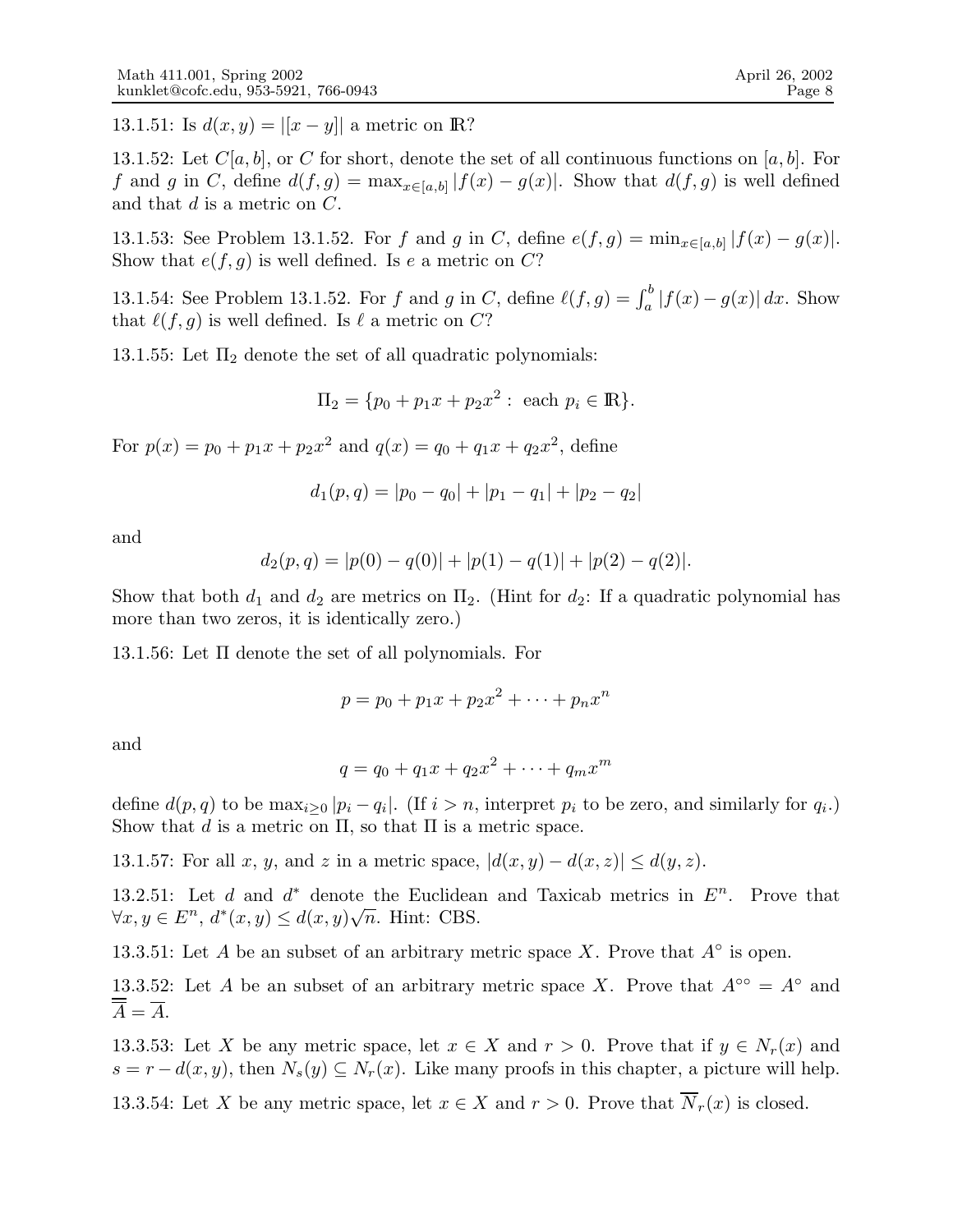13.3.55: In contrast to problem 13.3.11, give an example of a metric space  $X$ , a point x in X, and a positive number r for which the closure of  $N_r(x)$  is not  $\overline{N}_r(x)$ . Hint: try choosing  $X$  to be a subset of a known metric space.  $X$  will have to have some "holes."

13.3.56: If X is any metric space and  $A \subseteq X$ , then  $\overline{\setminus A} = (\setminus A)^{\circ}$ .

13.3.57: As proven in Proposition 13.1, every subset Y of a metric space X is a metric space in its own right. The purpose of this exercise is to demonstrate that whether a set  $A \subset X$  can be open (or closed) in Y but not in X. Prove that the set [0, 1) is not open or closed in the metric space R, but that it is an open subset of the metric space  $[0, \infty)$ , and a closed subset of the metric space  $(-\infty, 1)$ .

13.3.58: See problem 13.3.57. Suppose that  $A \subseteq Y \subseteq X$ . Prove that if A is an open set in the metric space X, then A is an open set in the metric space Y, and if A is a closed set in  $X$ , then  $A$  is a closed set in  $Y$ . CHECK THIS.

13.5.51: Show that  $f_n \to f$  in  $C[a, b]$  iff  $f_n$  converges uniformly to f on [a, b]. (See Problem 13.1.52 for the definition of the metric on  $C[a, b]$ .)

13.5.52: Let A be a closed set in the metric space X, and let  $\{x^{(k)}\}_{k=1}^{\infty}$  be a sequence of points in A. Show that if  $x^{(k)}$  converges in X to the point p, then  $p \in A$ .

13.7.51: Prove that D is dense in X iff  $\overline{D} = X$ .

13.7.52: Prove that D is dense in X iff for every point x in X there exists a sequence of points in  $D$  converging to  $x$ .

13.7.53: Prove that is D is dense in  $E<sup>n</sup>$ , then some countable subset of D is dense in  $E<sup>n</sup>$ .

13.7.54: Prove that the set of all polynomials is dense in  $C[a, b]$ . (See Problem 13.1.52 for the definition of the metric on  $C[a, b]$ .

14.1.51: Let X be  $E^n$  in the Euclidean metric d, let Y be  $E^n$  under the taxicab metric  $d^*$ , and let Z be  $E^n$  under the max-metric  $d_m(x, y) = max_i |x_i - y_i|$ . Let T be the map that sends x to itself between any two of these spaces. Show that  $T$  is continuous. (Two parts of this problem,  $X \to Y$  and  $Y \to X$ , were already done in other examples and exercises in the text.)

14.1.52: Let p be a point of a metric space X, and define the function  $f: X \to \mathbb{R}$  by the rule  $f(x) = d(x, p)$ . Prove that f is continuous on X. (This fact can be useful in problem 14.3.8 in our text.)

14.2.51: Let I be the map that sends f to  $\int_a^b f$ . Prove that I is a continuous transformation from  $C[a, b]$  into R. (See Problem 13.1.52 for the definition of the metric on  $C[a, b]$ .)

14.2.52: Let T be a transformation from the metric space X to the metric space Y. Prove that T is continuous on X iff  $T^{-1}(K)$  is closed for every closed set K in Y.

14.5.51: For  $s \in \mathbb{R}$  and  $x \in E^n$ , prove that  $||sx|| = |s| ||x||$ .

14.5.52: Prove the triangle inequality in  $E^n$ : that  $||x + y|| \le ||x|| + ||y||$  for any x and y in  $E^n$ .